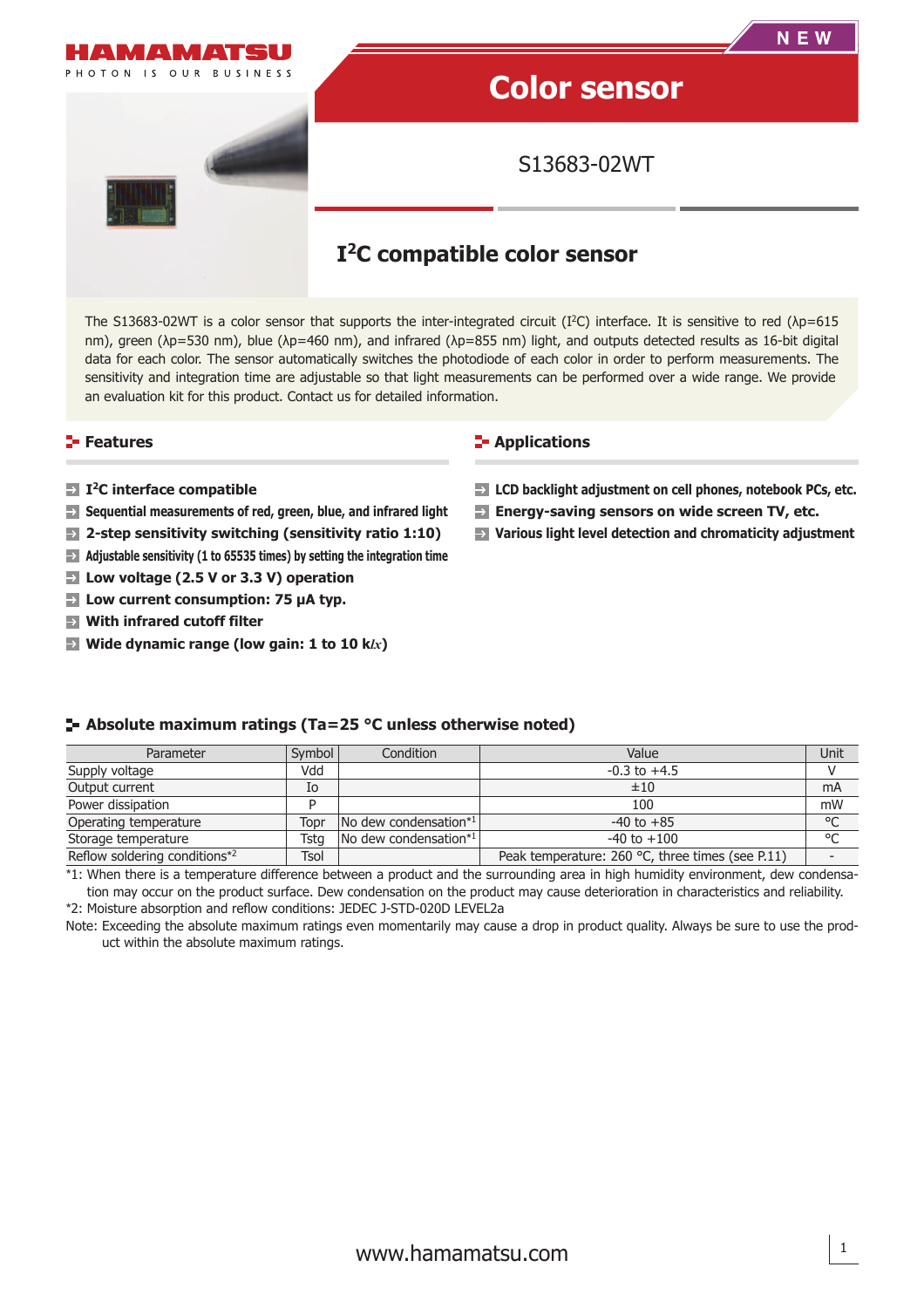## **Recommended operating conditions (Ta=25 °C unless otherwise noted)**

| Parameter                                         | Symbol      | Condition                           | Min.    | Typ. | Max.        | Unit |
|---------------------------------------------------|-------------|-------------------------------------|---------|------|-------------|------|
| Supply voltage                                    | Vdd         |                                     | 2.25    |      | 3.63        | v    |
| $I2C$ bus pull-up voltage <sup>*3</sup>           | <b>Vbus</b> | $Rp=2.2 kQ$                         | 1.65    |      | $Vdd + 0.5$ |      |
|                                                   | Vih         | Vbus $\geq$ 2.25 V<br>Vdd $>2.75$ V | 0.7Vbus |      | $Vdd + 0.5$ | V    |
| High level input voltage (SDA, SCL) <sup>*4</sup> |             | Vbus< $2.25$ V<br>Vdd≤2.75 V        | 0.8Vbus |      | $Vdd + 0.5$ | V    |
|                                                   | Vil         | Vbus $\geq$ 2.25 V<br>Vdd>2.75 V    | $-0.5$  |      | 0.2Vbus     | V    |
| Low level input voltage (SDA, SCL) <sup>*4</sup>  |             | Vbus<2.25 V<br>Vdd≤2.75 V           | $-0.5$  |      | 0.3Vbus     | V    |
| Bus capacitance (SDA, SCL)                        | Cbus        |                                     |         |      | 400         | pF   |

 $*3$ : For details, see the I<sup>2</sup>C specifications, "The I<sup>2</sup>C-BUS SPECIFICATION VERSION 2.1".

\*4: Vdd - Vbus<1.2 V

Operation is not guaranteed if this condition is not met.

## **E- Electrical and optical characteristics**

■ Sensor section [Ta=25 °C, Vdd=Vbus=3.3 V, light source A (initial setting: low gain, integration time: 546 ms/ch), unless otherwise noted]

| Parameter                             |                | Symbol      |                              | Condition                                       | Min.                     | Typ.                     | Max.                     | <b>Unit</b>  |       |
|---------------------------------------|----------------|-------------|------------------------------|-------------------------------------------------|--------------------------|--------------------------|--------------------------|--------------|-------|
|                                       |                |             | Blue                         |                                                 |                          | 400 to 540               |                          |              |       |
| Spectral response range*5             |                | λ           | Green                        |                                                 |                          | 455 to 630               |                          |              |       |
|                                       |                |             | Red                          |                                                 |                          |                          | nm                       |              |       |
|                                       |                |             |                              | Infrared, 700 nm or more                        |                          | 785 to 885               |                          |              |       |
|                                       |                |             | Blue                         |                                                 | $\overline{\phantom{a}}$ | 460                      | $\overline{\phantom{a}}$ |              |       |
| Peak sensitivity wavelength           |                | $\lambda p$ | Green                        |                                                 |                          | 530                      |                          | nm           |       |
|                                       |                |             | Red                          |                                                 | $\overline{\phantom{a}}$ | 615                      |                          |              |       |
|                                       |                |             |                              | Infrared, 700 nm or more                        |                          | 855                      |                          |              |       |
| Current consumption                   | Operation mode | Idd         |                              | $E=0$ lx (dark state), excluding output current | 30                       | 75                       | 150                      |              |       |
|                                       | Standby mode   | Idds        |                              |                                                 | 0.1                      | 1.0                      | 3.0                      | μA           |       |
| Dark count                            |                | Sd          |                              | E=0 $lx$ (dark state), initial setting          | $\overline{\phantom{a}}$ | $\overline{\phantom{a}}$ | 5                        | counts       |       |
| Gain ratio                            |                | rg          |                              | High gain/Low gain                              | $\sim$                   | 10                       |                          |              |       |
|                                       |                | Sbl         | Blue                         |                                                 | 2.01                     | 3.35                     | 4.69                     |              |       |
|                                       |                | Sgl         | Green                        | Initial setting                                 | 4.57                     | 7.61                     | 10.66                    |              |       |
|                                       |                | Srl         | Red                          |                                                 | 5.69                     | 9.48                     | 13.28                    |              |       |
| Photosensitivity                      |                | Sirl        | Infrared                     |                                                 |                          | 1.66                     |                          |              |       |
|                                       | Low gain       | Sbl         | Blue                         |                                                 | 2.51                     | 3.35                     | 4.19                     | counts/ $lx$ |       |
|                                       |                | Sgl         | Green                        | Initial setting* <sup>6</sup>                   | 5.71                     | 7.61                     | 9.52                     |              |       |
|                                       |                |             |                              | Srl                                             | Red                      |                          | 7.11                     | 9.48         | 11.85 |
|                                       |                | Sirl        | Infrared                     |                                                 | $\sim$                   | 1.66                     |                          |              |       |
| Red/Blue sensitivity ratio            |                | Srl/Sbl     |                              |                                                 | 2.12                     | 2.83                     | 3.54                     |              |       |
| Red/Green sensitivity ratio Low gain  |                | Srl/Sgl     | Initial setting<br>Same chip |                                                 | 0.93                     | 1.25                     | 1.56                     |              |       |
| Blue/Green sensitivity ratio          |                | Sbl/Sgl     |                              |                                                 | 0.33                     | 0.44                     | 0.55                     |              |       |
|                                       |                | Sbh         | Blue                         |                                                 | 19.0                     | 31.7                     | 44.4                     |              |       |
|                                       |                | Sgh         | Green                        | Integration time: 546 ms/ch                     | 45.7                     | 76.2                     | 106.7                    |              |       |
|                                       |                | Srh         | Red                          |                                                 | 56.7                     | 94.5                     | 132.4                    |              |       |
| Photosensitivity                      | High gain      | Sirh        | Infrared                     |                                                 | $\sim$                   | 15.3                     |                          | counts/ $lx$ |       |
|                                       |                | Sbh         | Blue                         |                                                 | 23.8                     | 31.7                     | 39.7                     |              |       |
|                                       |                | Sgh         | Green                        | Integration time: 546 ms/ch <sup>*6</sup>       | 57.2                     | 76.2                     | 95.3                     |              |       |
|                                       |                | Srh         | Red                          |                                                 | 70.9                     | 94.5                     | 118.2                    |              |       |
|                                       |                | Sirh        | Infrared                     |                                                 |                          | 15.3                     |                          |              |       |
| Red/Blue sensitivity ratio            |                | Srh/Sbh     |                              |                                                 | 2.24                     | 2.98                     | 3.73                     |              |       |
| Red/Green sensitivity ratio High gain |                | Srh/Sgh     | Same chip                    | Integration time: 546 ms/ch                     | 0.93                     | 1.24                     | 1.55                     |              |       |
| Blue/Green sensitivity ratio          |                | Sbh/Sgh     |                              |                                                 | 0.31                     | 0.42                     | 0.52                     |              |       |

\*5: In the range of 10% from the peak

\*6: When integration time is measured and corrected. See "Sensitivity variation correction method." The measurement accuracy of integration time is 0.36%.

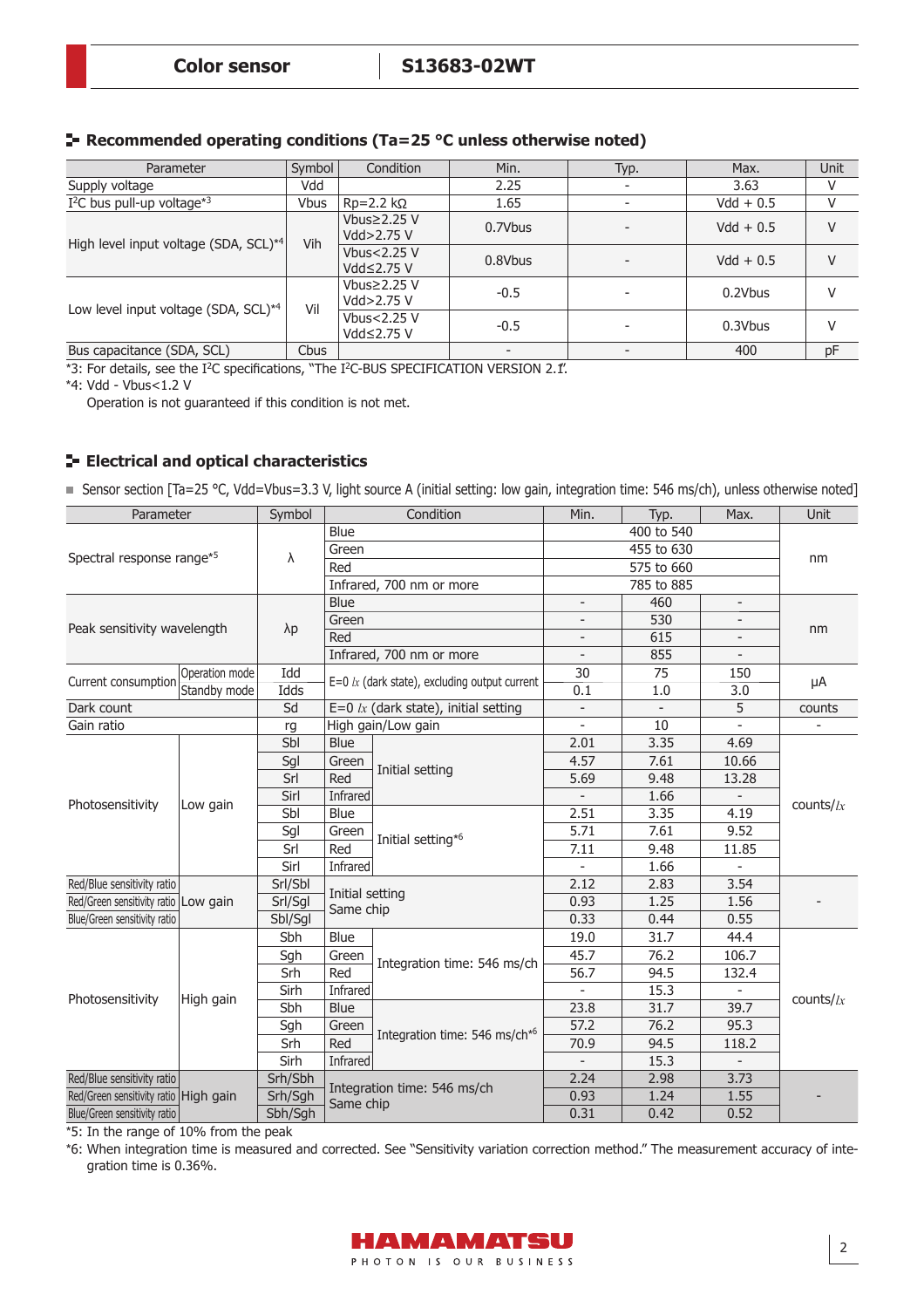|  | I <sup>2</sup> C section (Ta=25 °C, Vdd=Vbus=3.3 V, unless otherwise noted) |
|--|-----------------------------------------------------------------------------|
|--|-----------------------------------------------------------------------------|

| Parameter                  |            | Symbol      | Condition                        | Min.    | Typ.                     | Max. | Unit |
|----------------------------|------------|-------------|----------------------------------|---------|--------------------------|------|------|
| $I2C$ address              |            | <b>ADDR</b> | 7-bit                            |         | 0x2A (0101010)           |      |      |
| $I2C$ clock frequency      |            | fclk        |                                  |         |                          | 400  | kHz  |
|                            | High level | Voh         | $Rp=2.2$ kΩ                      | 0.7Vbus | $\overline{\phantom{a}}$ |      |      |
|                            |            | Vol         | $RP = 2.2 k\Omega$               |         |                          | 0.4  |      |
| I/O terminal capacitance   |            | u           |                                  |         |                          | 20   |      |
| SDA/SCL output fall time*7 |            |             | $ Rp=2.2 \; k\Omega$ , Cp=400 pF |         |                          | 250  | ns   |

Note: The  $I^2C$  interface (SDA, SCL) timings conform to the " $I^2C$ -bus specification version 2.1".

\*7: The SCL/SDA output rise time is determined by the time constant of Cbus  $\times$  Rp.

### **Register map**

| <b>Adrs</b>    | <b>Function</b>        |                                                                 |                                                      |                                |   | bit                                              |                                                                  |  |                                                                                              |  |  |  |
|----------------|------------------------|-----------------------------------------------------------------|------------------------------------------------------|--------------------------------|---|--------------------------------------------------|------------------------------------------------------------------|--|----------------------------------------------------------------------------------------------|--|--|--|
|                |                        |                                                                 | 6                                                    | 5                              | 4 | 3                                                |                                                                  |  | $\mathbf{0}$                                                                                 |  |  |  |
| 0 <sub>0</sub> | Control                | ADC reset<br>$1:$ reset<br>0: operation start 0: operation mode | Standby function<br>1: standby mode                  | Standby<br>function<br>monitor |   | Gain<br>selection<br>1: high gain<br>0: low gain | Integration mode<br>1: manual setting mode<br>0: fixed time mode |  | Integration time setting<br>$(00)$ 87.5 µs, $(01)$ 1.4 ms<br>$(10)$ 22.4 ms, $(11)$ 179.2 ms |  |  |  |
| 01             | Manual timing register |                                                                 | Integration time manual setting register (high byte) |                                |   |                                                  |                                                                  |  |                                                                                              |  |  |  |
| 02             |                        |                                                                 | Integration time manual setting register (low byte)  |                                |   |                                                  |                                                                  |  |                                                                                              |  |  |  |
| 03             | Sensor's data register |                                                                 |                                                      |                                |   | Output data (red, high byte)                     |                                                                  |  |                                                                                              |  |  |  |
| 04             | (Red)                  |                                                                 |                                                      |                                |   | Output data (red, low byte)                      |                                                                  |  |                                                                                              |  |  |  |
| 05             | Sensor's data register |                                                                 |                                                      |                                |   | Output data (green, high byte)                   |                                                                  |  |                                                                                              |  |  |  |
| 06             | (green)                |                                                                 |                                                      |                                |   | Output data (green, low byte)                    |                                                                  |  |                                                                                              |  |  |  |
| 07             | Sensor's data register |                                                                 |                                                      |                                |   | Output data (blue, high byte)                    |                                                                  |  |                                                                                              |  |  |  |
| 08             | (Blue)                 |                                                                 | Output data (blue, low byte)                         |                                |   |                                                  |                                                                  |  |                                                                                              |  |  |  |
| 09             | Sensor's data register |                                                                 |                                                      |                                |   | Output data (infrared, high byte)                |                                                                  |  |                                                                                              |  |  |  |
| 0A             | (Infrared)             |                                                                 |                                                      |                                |   | Output data (infrared, low byte)                 |                                                                  |  |                                                                                              |  |  |  |

Adrs 00 bit 7: Set this bit to 1 to reset the ADC section. This does not reset the register data. Set this bit to 0 to start operation.

Adrs 00 bit 6: Set this bit to 1 to switch to standby mode. The ADC section will stop its operation. This does not reset the register data.

Adrs 00 bit 5: This bit is used to monitor the auto standby function. When set to 1, the sensor is in standby mode. This bit is read-only. Adrs 00 bit 3: Set this bit to 1 for high gain and 0 for low gain. The area ratio of the photodiodes used for high gain and low gain is 10:1. As such, the gain ratio is 10.

Adrs 00 bit 2: Set this bit to 1 to switch to manual setting mode and 0 to switch to fixed time mode. In manual setting mode, the sensor automatically switches to standby mode after a measurement is made.

In fixed time mode, measurements are repeated continuously.

- Adrs 00 bit 1,0: Select the integration time per color for fixed time mode. "00" is 87.5 µs, "01" is 1.4 ms, "10" is 22.4 ms, and "11" is 179.2 ms. In manual setting mode, the reference is twice this time, so "00" is 175 μs, "01" is 2.8 ms, "10" is 44.8 ms, and "11" is 358.4 ms. You can set an integer multiple of this value.
- Adrs 01 & 02: Integer multiple time setting valid only in manual setting mode. You can set a value between 0x0000 (minimum) and 0xFFFF (65535, maximum). Set how many times to make the integration time set with the integration time setting (Tint) longer. For example, if you want to set the integration time per color to 546 ms, set Tint to "00" to select 175 μs, and set this register to N=3120 (0xC30).

Adrs 03 to 0A: The sensor measurement results are stored in these registers. These values are retained until the next measurement.

## **Initial setting [low gain, manual setting mode, Tint=00 (175 μs), integration time: 546 ms/ch]**

This product has a built-in power-on reset function. After about 3 ms of delay time after the power is turned on, the registers are set to the default values shown in the following table.

|    | Adrs<br>Function       |  |  | bit |  | Hex  |
|----|------------------------|--|--|-----|--|------|
|    |                        |  |  |     |  |      |
| 00 | Control                |  |  |     |  | 0xE4 |
| 01 |                        |  |  |     |  | 0x0C |
| 02 | Manual timing register |  |  |     |  | 0x30 |

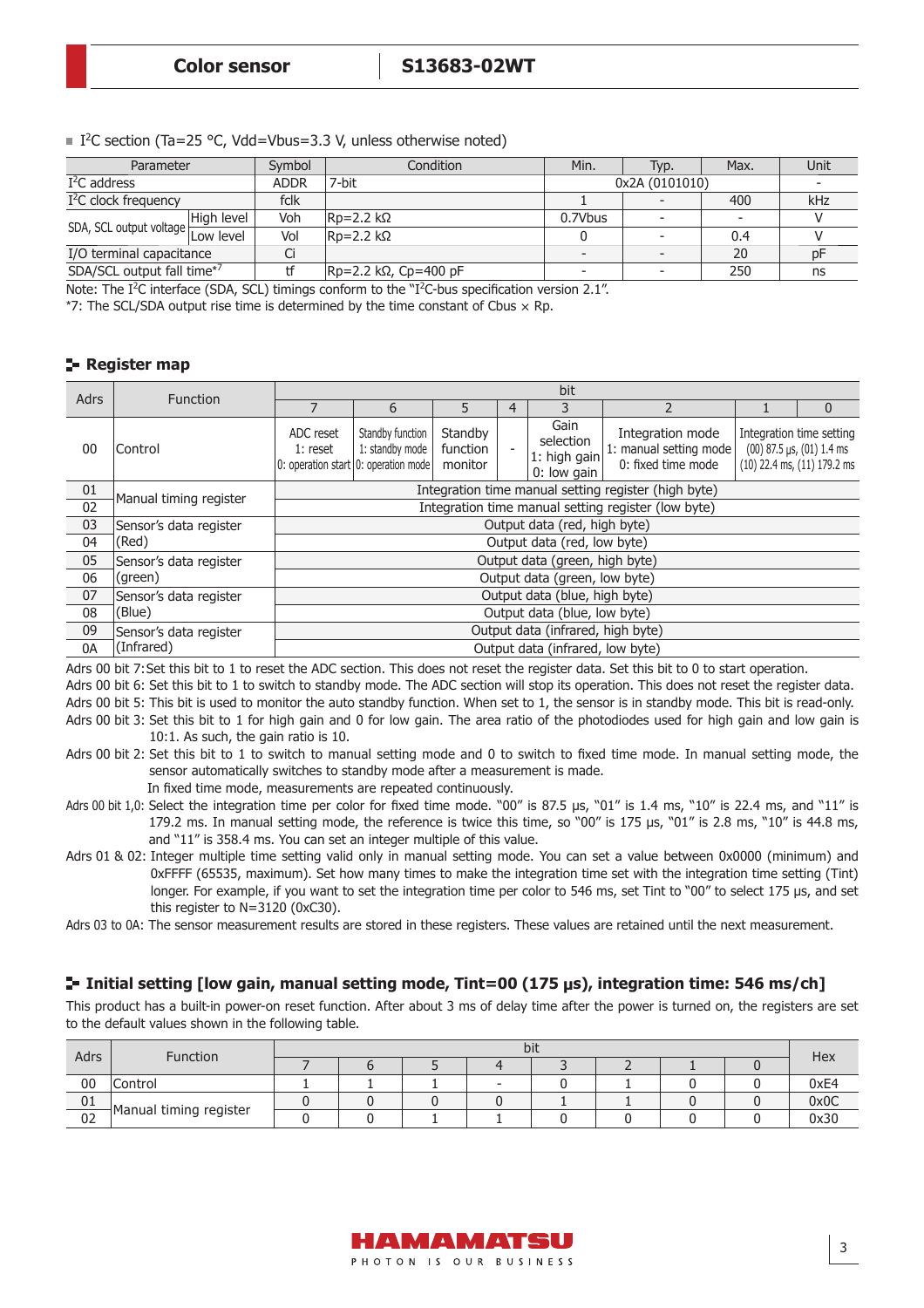## **Integration time setting**

| Mode                | Manual timing register | Integration time setting (Tint) |                   |                    |                     |  |  |  |  |  |
|---------------------|------------------------|---------------------------------|-------------------|--------------------|---------------------|--|--|--|--|--|
|                     | (Adrs 01 & 02)         | 00                              |                   |                    | . .                 |  |  |  |  |  |
| Fixed time mode     | Invalid                | 87.5 us                         | 1.4 ms            | 22.4 ms            | 179.2 ms            |  |  |  |  |  |
| Manual setting mode |                        | $175 \times N$ us               | $2.8 \times N$ ms | $44.8 \times N$ ms | $358.4 \times N$ ms |  |  |  |  |  |

## **Program example**

Condition 1: Initial setting [manual setting mode, low gain, Tint=00 (175 μs), manual timing=3120 (0x0C30), integration time: 546 ms/ch]

### ■ Command

| Action                              |    |                |    |   |                | Data body |   |    |   | Ack            | Remark                                                    |
|-------------------------------------|----|----------------|----|---|----------------|-----------|---|----|---|----------------|-----------------------------------------------------------|
| Address call (0x2A)                 | S  | 0              |    | Ü |                | 0         |   | 0  | W | $\overline{A}$ | 7-bit address                                             |
| Register call (0x00)                |    | 0              | 0  | 0 | 0              | 0         | 0 | 0  | 0 | A              | Specifies the control byte                                |
| Register write (0x84)               |    | 1              | 0  | 0 | 0              | 0         |   | 0  | 0 | A              | ADC reset, standby release                                |
| Address call (0x2A)                 | Sr | 0              |    | 0 |                | 0         |   | 0  | W | A              | Restart, address                                          |
| Register call (0x00)                |    | 0              | 0  | 0 | $\overline{0}$ | 0         | 0 | 0  | 0 | $\overline{A}$ | Specifies the control byte                                |
| Register write (0x04)               |    | $\overline{0}$ | 0  | 0 | 0              | 0         |   | 0  | 0 | A              | ADC reset release, bus release<br>P                       |
|                                     |    |                |    |   |                |           |   |    |   |                | Stands by for longer than the integration time (>2184 ms) |
| Address call (0x2A)                 | S  | 0              |    | 0 |                | 0         |   | 0  | W | A              | 7-bit address                                             |
| Register call (0x03)                |    | 0              | 0  | 0 | 0              | 0         | 0 |    |   | A              | Specifies the output data byte                            |
| Address call (0x2A)                 | Sr | 0              |    | 0 |                | 0         |   | 0  | R | A              | Changes to read mode                                      |
| Data read out (R: high byte)        |    | X              | X  | X | X              | X.        | X | X  | X | A              |                                                           |
| Data read out (R: low byte)         |    | X              | X  | X | X              | X.        | X | X  | X | $\overline{A}$ | Red data output                                           |
| Data read out (G: high byte)        |    | X              | X  | X | X              | X.        | X | X  | X | A              | Green data output                                         |
| Data read out (G: low byte)         |    | X              | X. | X | X              | X.        | X | X. | X | $\overline{A}$ |                                                           |
| Data read out (B: high byte)        |    | X              | X  | X | X              | X.        | X | X  | X | A              |                                                           |
| Data read out (B: low byte)         |    | X              | X  | X | X              | X.        | X | X  | X | $\overline{A}$ | Blue data output                                          |
| Data read out (infrared: high byte) |    | X              | X  | X | X              | X.        | X | X  | X | A              | Infrared data output                                      |
| Data read out (infrared: low byte)  |    | $\mathsf{X}$   | X  | X | X              | X         | X | X  | X | $\overline{A}$ |                                                           |

S=Start condition, Sr=Restart condition, A=Acknowledge, *A*=Acknowledge by host, P=Stop condition, R=Read mode (1), W=Write mode (0), - W=Write mode (0),  $\overline{A}$ =not acknowledge

### ■ Format

|         | The same as the above command list                       |   |                |                |                      |                |                |               |              |              |             |
|---------|----------------------------------------------------------|---|----------------|----------------|----------------------|----------------|----------------|---------------|--------------|--------------|-------------|
| S       | $0x2A(7-bit)$                                            | W | $\overline{A}$ |                | 0x00                 | $\overline{A}$ |                | 0x84          | $\mathsf{A}$ |              |             |
|         |                                                          |   |                |                |                      |                |                |               |              |              |             |
|         | $0x2A(7-bit)$<br>Sr                                      |   | W              | $\overline{A}$ | 0x00                 |                | $\overline{A}$ | 0x04          |              | A            | P           |
|         | When the SCL clock is 400 kHz, the write time is 135 µs. |   |                |                |                      |                |                |               |              |              |             |
| Standby |                                                          |   |                |                |                      |                |                |               |              |              |             |
|         |                                                          |   |                |                |                      |                |                |               |              |              |             |
| S       | 0x2A (7-bit)                                             | W | $\overline{A}$ |                | 0x03                 | $\mathsf{A}$   | Sr             | $0x2A(7-bit)$ | $\mathsf{R}$ | $\mathsf{A}$ |             |
|         |                                                          |   |                |                |                      |                |                |               |              |              |             |
|         | Sensor data                                              |   | $\overline{A}$ |                | Sensor data          | $\overline{A}$ |                |               |              |              |             |
|         |                                                          |   |                |                |                      |                |                |               |              |              |             |
|         | Sensor data                                              |   | $\overline{A}$ |                | Sensor data          | $\overline{A}$ |                |               |              |              |             |
|         |                                                          |   |                |                |                      |                |                |               |              |              |             |
|         | Sensor data                                              |   | $\overline{A}$ |                | Sensor data          | $\overline{A}$ |                |               |              |              |             |
|         |                                                          |   |                |                |                      |                |                |               |              |              |             |
|         | Sensor data                                              |   | $\overline{A}$ |                | Sensor data          | $\overline{A}$ | P              |               |              |              |             |
|         | The readout time is $247.5$ $\mu$ s.                     |   |                |                |                      |                |                |               |              |              |             |
|         | from master to slave                                     |   |                |                | from slave to master |                |                |               |              |              |             |
|         |                                                          |   |                |                |                      |                |                |               |              |              | KPICC0326EA |

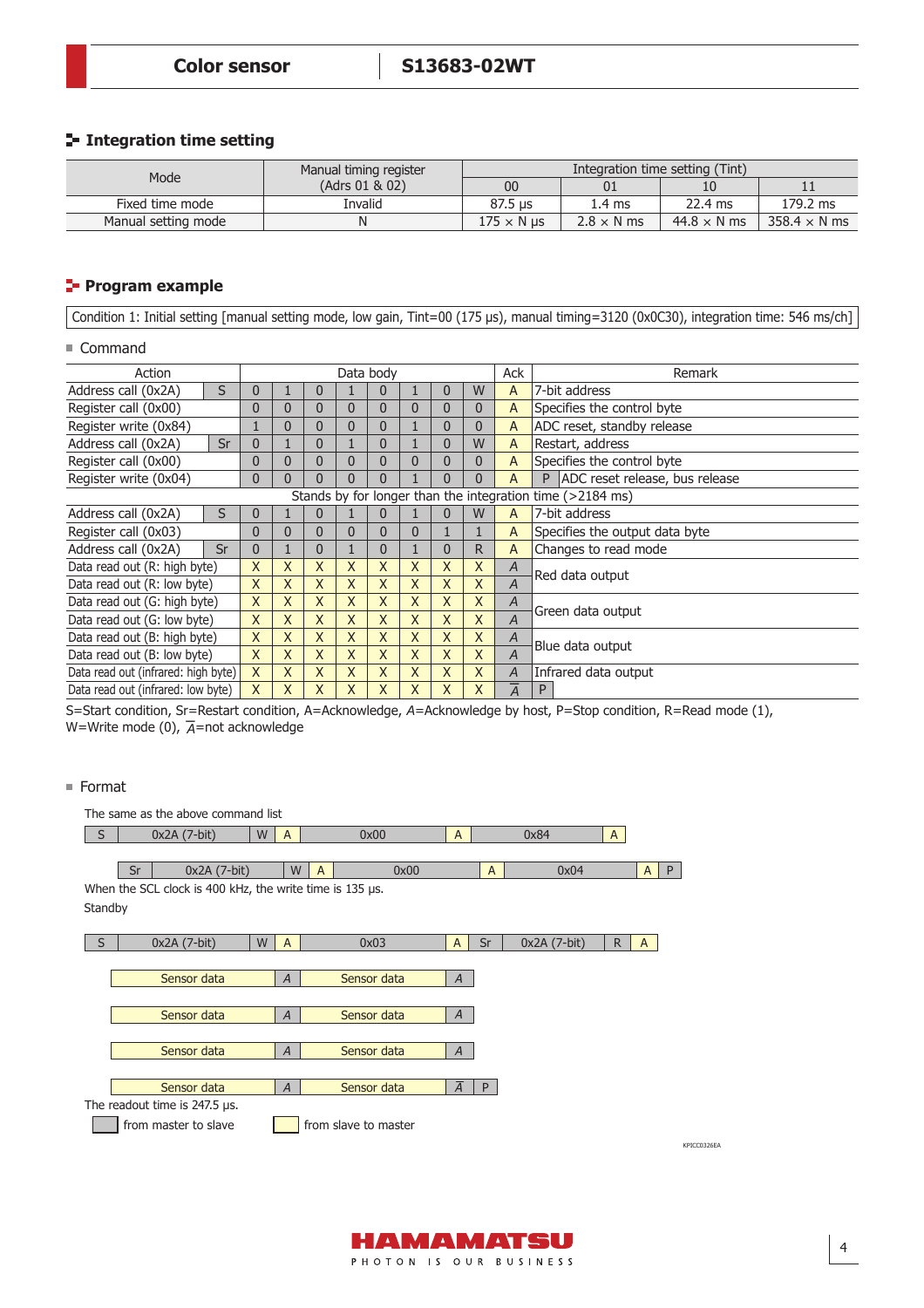Condition 2 [fixed time mode, high gain, Tint=01 (1.4 ms), integration time: 1.4 ms/ch]

■ Command

| Action                              |    |                |                |                |                | Data body      |              |                |              | Ack            | Remark                                                                                                                                      |
|-------------------------------------|----|----------------|----------------|----------------|----------------|----------------|--------------|----------------|--------------|----------------|---------------------------------------------------------------------------------------------------------------------------------------------|
| Address call (0x2A)                 | S  | 0              |                | 0              |                | 0              |              | $\Omega$       | W            | A              | 7-bit address                                                                                                                               |
| Register call (0x00)                |    | $\Omega$       | 0              | $\Omega$       | $\overline{0}$ | 0              | 0            | $\Omega$       | 0            | A              | Specifies the control byte                                                                                                                  |
| Register write (0x89)               |    |                | $\overline{0}$ | $\overline{0}$ | $\overline{0}$ |                | $\mathbf{0}$ | 0              |              | A              | ADC reset, standby release                                                                                                                  |
| Address call (0x2A)                 | Sr | $\overline{0}$ |                | 0              |                | 0              |              | $\overline{0}$ | W            | A              | 7-bit address                                                                                                                               |
| Register call (0x00)                |    | $\mathbf{0}$   | $\mathbf{0}$   | $\mathbf{0}$   | $\mathbf{0}$   | $\mathbf{0}$   | $\mathbf{0}$ | $\mathbf{0}$   | $\mathbf{0}$ | A              | Specifies the control byte                                                                                                                  |
| Register write (0x09)               |    | $\mathbf{0}$   | 0              | 0              | $\overline{0}$ |                | 0            | 0              |              | A              | ADC reset release, bus release<br>P                                                                                                         |
|                                     |    |                |                |                |                |                |              |                |              |                | Stands by for longer than the integration time. Measurement is performed during standby. (> 5.6 ms) Measurements are repeated continuously. |
| Address call (0x2A)                 | S  |                |                | 0              |                | 0              |              | $\Omega$       | W            | A              | 7-bit address                                                                                                                               |
| Register call (0x03)                |    | 0              | $\overline{0}$ | 0              | $\overline{0}$ | 0              | 0            |                |              | A              | Specifies the output data byte                                                                                                              |
| Address call (0x2A)                 | Sr | $\mathbf{0}$   |                | 0              |                | $\overline{0}$ |              | $\overline{0}$ | R            | A              | Changes to read mode                                                                                                                        |
| Data read out (R: high byte)        |    | X              | X              | X              | X              | X              | X            | X              | X            | A              | Red data output                                                                                                                             |
| Data read out (R: low byte)         |    | $\mathsf{X}$   | X              | $\mathsf{X}$   | $\mathsf{X}$   | X              | $\mathsf{X}$ | $\mathsf{X}$   | X            | $\overline{A}$ |                                                                                                                                             |
| Data read out (G: high byte)        |    | $\mathsf{X}$   | X              | X              | X              | X              | X            | X              | X            | Α              | Green data output                                                                                                                           |
| Data read out (G: low byte)         |    | $\mathsf{X}$   | X              | $\mathsf{X}$   | $\mathsf{X}$   | X              | $\mathsf{X}$ | $\mathsf{X}$   | X            | $\overline{A}$ |                                                                                                                                             |
| Data read out (B: high byte)        |    | $\mathsf{X}$   | X              | $\mathsf{X}$   | $\mathsf{X}$   | X              | $\mathsf{X}$ | $\mathsf{X}$   | $\mathsf{X}$ | A              | Blue data output                                                                                                                            |
| Data read out (B: low byte)         |    | X              | X              | X              | $\mathsf{X}$   | $\mathsf{X}$   | $\mathsf{X}$ | $\mathsf{X}$   | X            | $\overline{A}$ |                                                                                                                                             |
| Data read out (infrared: high byte) |    | $\mathsf{X}$   | X              | X              | X              | X              | X            | X              | X            | A              | Infrared data output                                                                                                                        |
| Data read out (infrared: low byte)  |    | X              | $\sf X$        | X              | X              | X              | X            | X              | X            | $\overline{A}$ | P                                                                                                                                           |

S=Start condition, Sr=Restart condition, A=Acknowledge, *A*=Acknowledge by host, P=Stop condition, R=Read mode(1), W=Write mode(0), - W=Write mode(0),  $\overline{A}$ =not acknowledge

#### ■ Format

|         | The same as the above command list                       |   |                |                |                      |                |              |              |              |              |             |
|---------|----------------------------------------------------------|---|----------------|----------------|----------------------|----------------|--------------|--------------|--------------|--------------|-------------|
| l S     | $0x2A(7-bit)$                                            | W | $\mathsf{A}$   |                | 0x00                 | A              |              | 0x89         | $\mathsf{A}$ |              |             |
|         |                                                          |   |                |                |                      |                |              |              |              |              |             |
|         | 0x2A (7-bit)<br>Sr                                       |   | W              | $\overline{A}$ | 0x00                 |                | $\mathsf{A}$ | 0x09         |              | $A \mid$     | P           |
|         | When the SCL clock is 400 kHz, the write time is 135 µs. |   |                |                |                      |                |              |              |              |              |             |
| Standby |                                                          |   |                |                |                      |                |              |              |              |              |             |
|         |                                                          |   |                |                |                      |                |              |              |              |              |             |
| S       | 0x2A (7-bit)                                             | W | A              |                | 0x03                 | $\mathsf{A}$   | Sr           | 0x2A (7-bit) | $\mathsf{R}$ | $\mathsf{A}$ |             |
|         |                                                          |   |                |                |                      |                |              |              |              |              |             |
|         | Sensor data                                              |   | $\overline{A}$ |                | Sensor data          | $\overline{A}$ |              |              |              |              |             |
|         |                                                          |   |                |                |                      |                |              |              |              |              |             |
|         | Sensor data                                              |   | $\overline{A}$ |                | Sensor data          | $\overline{A}$ |              |              |              |              |             |
|         |                                                          |   |                |                |                      |                |              |              |              |              |             |
|         | Sensor data                                              |   | $\overline{A}$ |                | Sensor data          | $\overline{A}$ |              |              |              |              |             |
|         |                                                          |   |                |                |                      |                |              |              |              |              |             |
|         | Sensor data                                              |   | $\overline{A}$ |                | Sensor data          | $\overline{A}$ | P            |              |              |              |             |
|         | The readout time is $247.5$ µs.                          |   |                |                |                      |                |              |              |              |              |             |
|         | from master to slave                                     |   |                |                | from slave to master |                |              |              |              |              |             |
|         |                                                          |   |                |                |                      |                |              |              |              |              | KPICC0327EA |

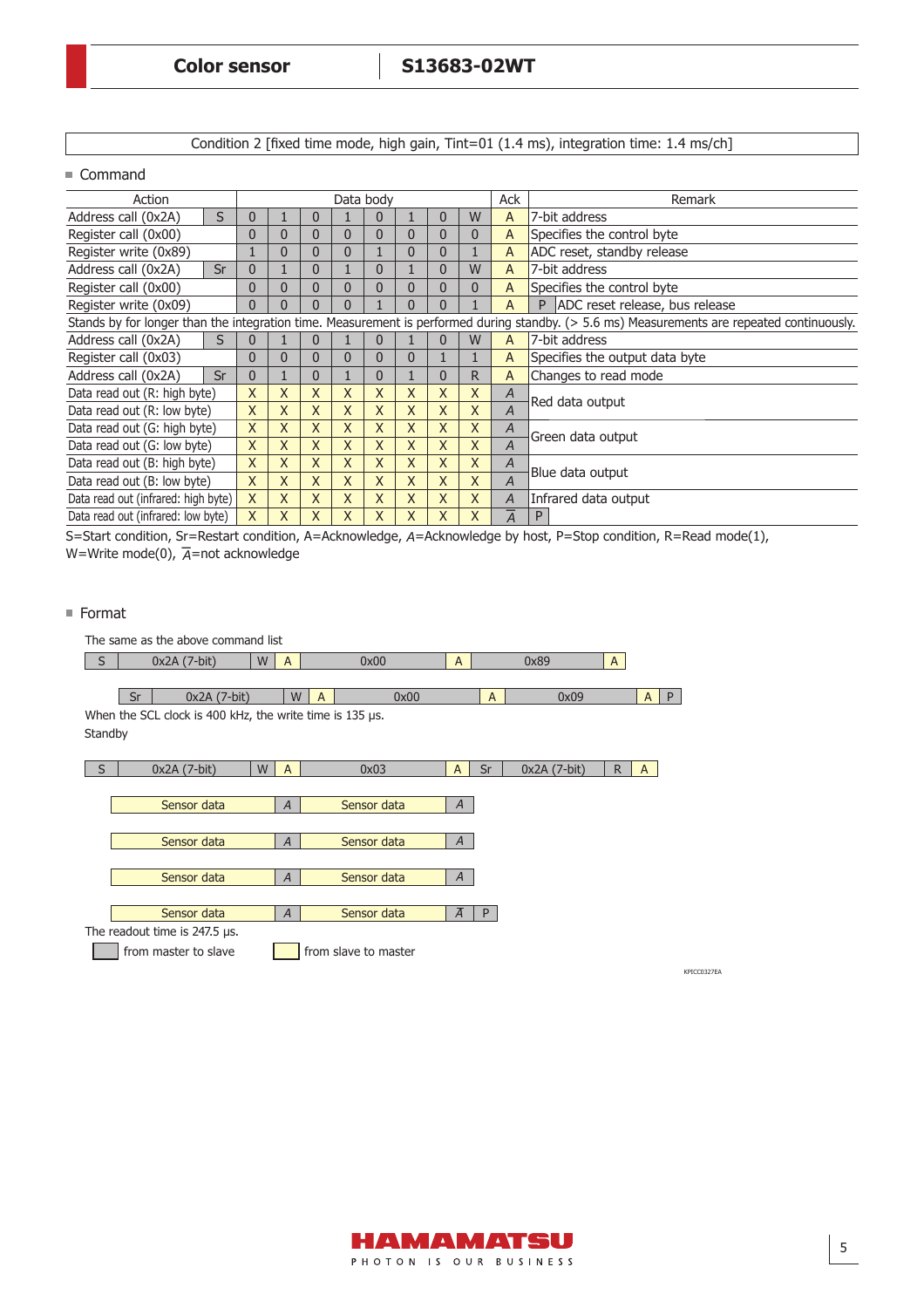Condition 3 [manual setting mode, high gain, Tint=01 (2.8 ms), manual timing=357 (0x165), integration time: 1.0 s/ch]

#### ■ Command

| Action                                                                                                                                       | Data body      |                |                |                |                |                |                |              | <b>Ack</b>     | Remark                         |                            |  |  |
|----------------------------------------------------------------------------------------------------------------------------------------------|----------------|----------------|----------------|----------------|----------------|----------------|----------------|--------------|----------------|--------------------------------|----------------------------|--|--|
| Address call (0x2A)                                                                                                                          | S              | 0              |                | $\overline{0}$ |                | 0              |                | 0            | W              | A                              | 7-bit address              |  |  |
| Register call (0x00)                                                                                                                         |                | 0              | $\mathbf{0}$   | 0              | $\mathbf{0}$   | $\overline{0}$ | $\mathbf{0}$   | 0            | 0              | A                              | Specifies the control byte |  |  |
| Register write (0x8D)                                                                                                                        |                | $\overline{0}$ | $\mathbf{0}$   | $\mathbf 0$    |                |                | 0              |              | A              | ADC reset, standby release     |                            |  |  |
| Register write (0x01)                                                                                                                        | 0              | $\mathbf{0}$   | $\mathbf{0}$   | $\mathbf 0$    | $\mathbf 0$    | $\overline{0}$ | 0              |              | A              | Manual timing high byte        |                            |  |  |
| Register write (0x65)                                                                                                                        | $\overline{0}$ |                |                | $\overline{0}$ | $\mathbf{0}$   |                | $\overline{0}$ |              | $\mathsf{A}$   | Manual timing low byte         |                            |  |  |
| Address call (0x2A)                                                                                                                          | $\overline{0}$ |                | $\overline{0}$ |                | $\overline{0}$ |                | 0              | W            | A              | 7-bit address                  |                            |  |  |
| Register call (0x00)                                                                                                                         | $\mathbf{0}$   | $\overline{0}$ | $\mathbf{0}$   | $\mathbf{0}$   | $\overline{0}$ | $\mathbf{0}$   | 0              | $\mathbf{0}$ | A              | Specifies the control byte     |                            |  |  |
| Register write (0x0D)                                                                                                                        | $\Omega$       | 0              | $\mathbf{0}$   | $\mathbf{0}$   |                |                | 0              |              | A              | ADC reset release, bus release |                            |  |  |
| Stands by for longer than the integration time. Measurement is performed during standby. $(> 4.0 s)$ Measurements are repeated continuously. |                |                |                |                |                |                |                |              |                |                                |                            |  |  |
| Address call (0x2A)<br>S                                                                                                                     |                | 0              |                | $\overline{0}$ |                | $\overline{0}$ |                | 0            | W              | A                              | 7-bit address              |  |  |
| Register call (0x03)                                                                                                                         | 0              | $\mathbf{0}$   | $\overline{0}$ | $\mathbf{0}$   | 0              | $\mathbf{0}$   |                |              | A              | Specifies the sensor data byte |                            |  |  |
| Address call (0x2A)                                                                                                                          | Sr             | $\overline{0}$ |                | $\mathbf{0}$   |                | $\overline{0}$ |                | 0            | R              | A                              | Changes to read mode       |  |  |
| Data read out (R: high byte)                                                                                                                 | $\mathsf{X}$   | $\mathsf{X}$   | $\mathsf{X}$   | X              | X              | X              | X              | X            | $\overline{A}$ | Red data output                |                            |  |  |
| Data read out (R: low byte)                                                                                                                  | $\mathsf{X}$   | $\mathsf{X}$   | $\mathsf{X}$   | X              | X              | X              | X              | X            | $\overline{A}$ |                                |                            |  |  |
| Data read out (G: high byte)                                                                                                                 | $\sf X$        | $\mathsf{X}$   | X              | $\mathsf{X}$   | X              | $\sf X$        | X              | X            | A              | Green data output              |                            |  |  |
| Data read out (G: low byte)                                                                                                                  | $\mathsf{X}$   | $\mathsf{X}$   | $\mathsf{X}$   | $\mathsf{X}$   | X              | X              | X              | X            | A              |                                |                            |  |  |
| Data read out (B: high byte)                                                                                                                 | $\mathsf{X}$   | X              | X              | X              | X              | X              | X              | X            | $\overline{A}$ | Blue data output               |                            |  |  |
| Data read out (B: low byte)                                                                                                                  |                | $\mathsf{X}$   | $\mathsf{X}$   | $\mathsf{X}$   | X              | X              | X              | X            | X              | $\overline{A}$                 |                            |  |  |
| Data read out (infrared: high byte)                                                                                                          |                | X              | X              | X              | X              | X              | X              | X            | X              | Α                              | Infrared data output       |  |  |
| Data read out (infrared: low byte)                                                                                                           |                | $\mathsf{X}$   | $\mathsf{X}$   | X              | X              | X              | X              | X            | X              | $\overline{A}$                 | P                          |  |  |

S=Start condition, Sr=Restart condition, A=Acknowledge, *A*=Acknowledge by host, P=Stop condition, R=Read mode(1), W=Write mode(0), - W=Write mode(0),  $\overline{A}$ =not acknowledge

### ■ Format

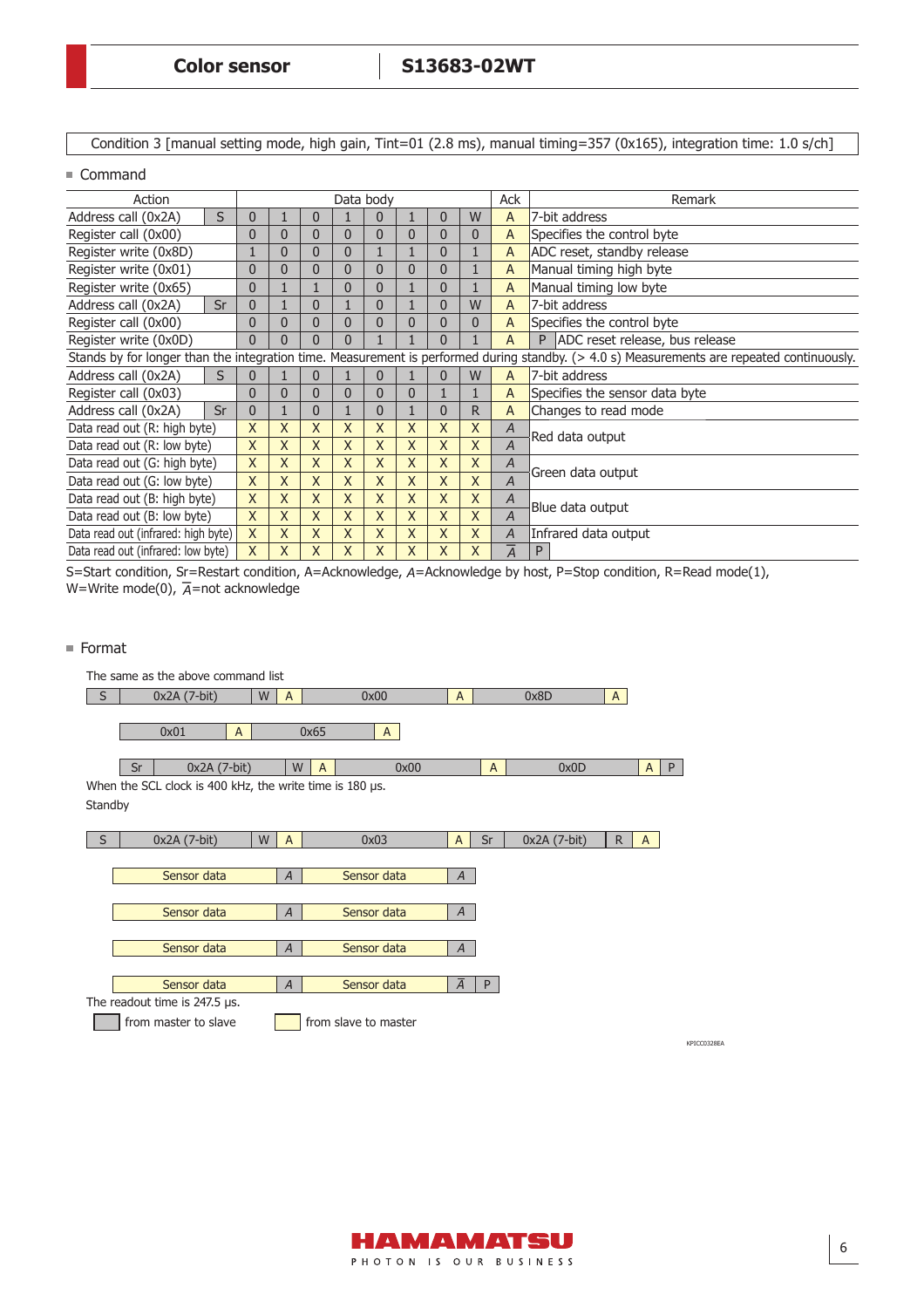### **Sensitivity variation correction method**



Sensitivity variation can be decreased using the correction coefficient which is calculated from the integration time measurement result.

#### Integration time measurement

In case of integration time measurement, it is necessary to set manual setting mode. Set ADC reset to "0" to start measuring the integration time on the microcontroller side. Integration time Tmeas can be measured by checking Sleep monitor (Adrs00 bit5)="1."

#### ■ Correction method

The correction coefficient and the sensitivity after correction are expressed with the following equation.

Tset Tmeas  $S' = S \cdot K$ K : correction coefficient Tset : integration time (setting) Tmeas : integration time (measurement)<br>S : Photosensitivity (measurement) S : Photosensitivity (measurement)<br>S' : Photosensitivity (correction) : Photosensitivity (correction)  $K =$ 

Sensitivity variation can be reduced by using correction coefficient K.

#### Measurement accuracy of integration time

Loop delay time (Tunit) is the minimum Tmeas resolution. If Tunit is set to 7.8 ms, the integration time (Tset) under the initial setting becomes 546 ms  $\times$  4 = 2184 ms, so the integration time measurement accuracy is expressed with the following equation.

$$
\frac{\text{Tunit}}{\text{Test}} \times 100 = \frac{7.8}{2184} \times 100 = 0.36\%
$$

#### **E-** Count value vs. illuminance (typical example)





KPICB0238EA



**F** Spectral response (typical example)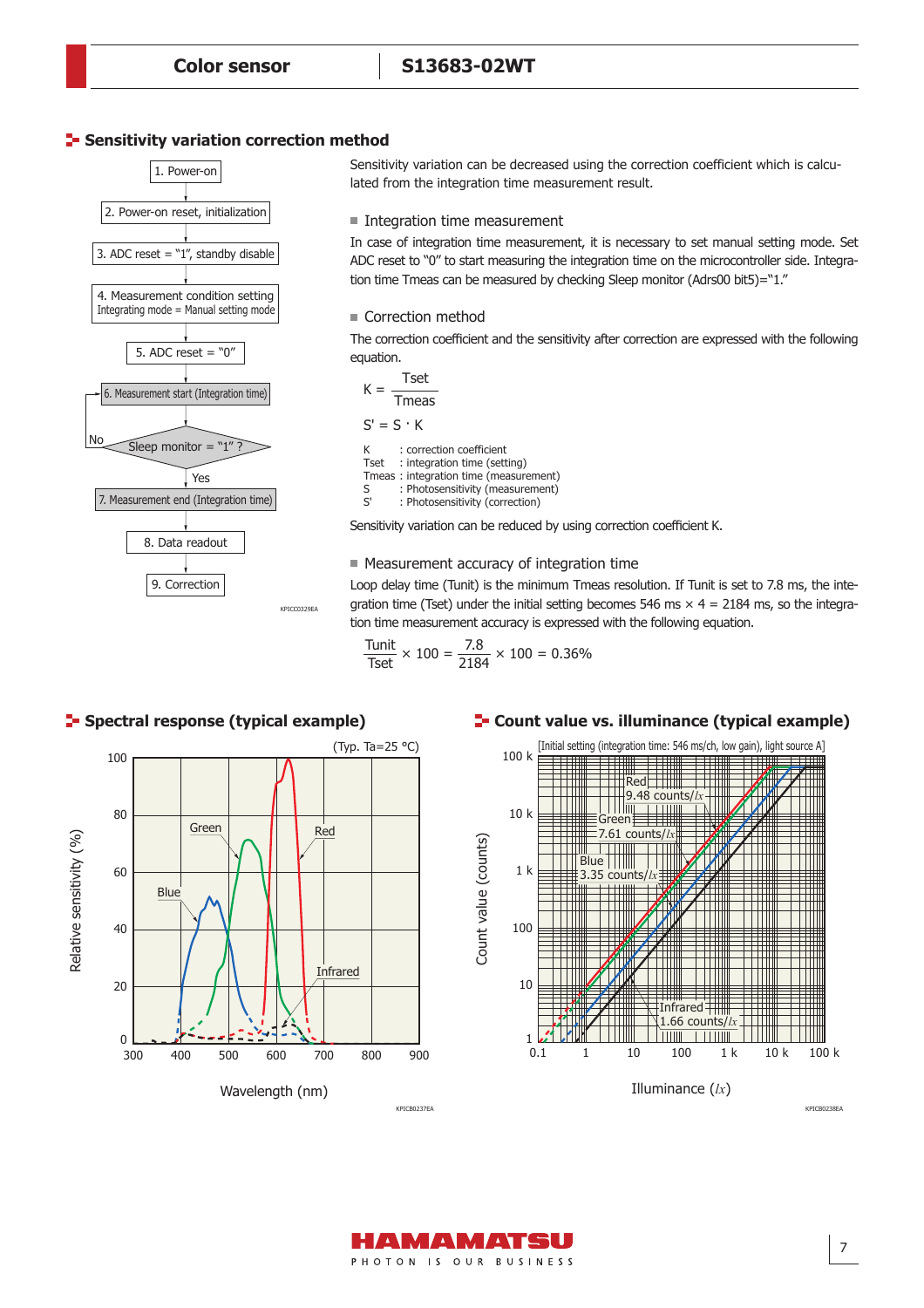## **Block diagram**



# **T**- Timing chart of standby function



## **F** Connection example



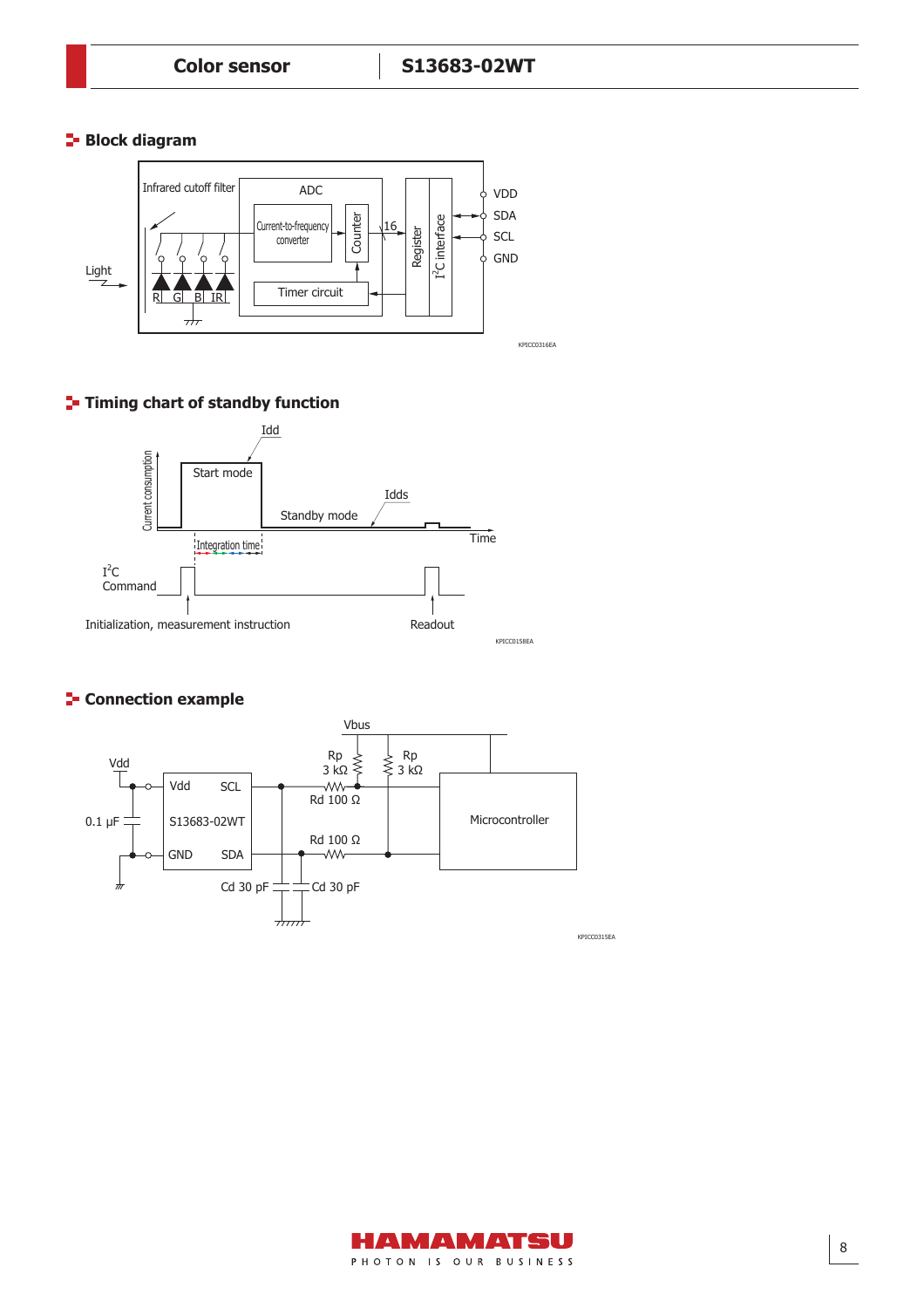# **P** Dimensional outline (unit: mm)



Tolerance unless otherwise noted: ±0.05 Solder bump material: Sn (96.5%), Ag (3%), Cu (0.5%)

KPICA0107EA



# **Enlarged view of photosensitive area (unit: μm)**

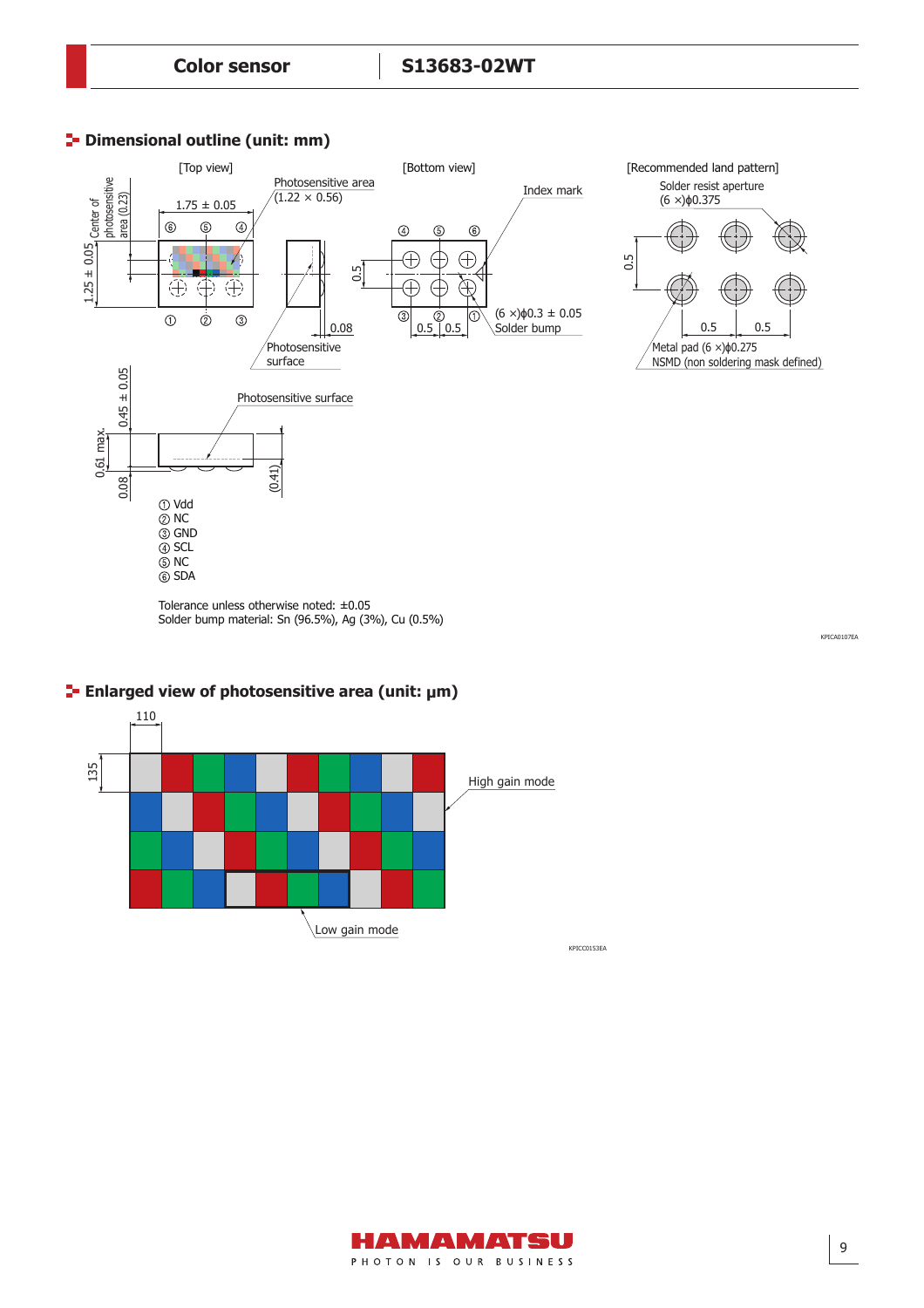# **Standard packing specifications**

Reel (conforms to JEITA ET-7200)

| Dimension | Hub diameter | Tape width | Material | Electrostatic characteris-<br>tics |
|-----------|--------------|------------|----------|------------------------------------|
| 180 mm    | 60 mm        | კ mm       | DС<br>-  | -                                  |

Embossed tape (unit: mm, material: PS, conductive)





KPICC0317EA

- Packing quantity 3000 pcs/reel
- Packing type

Reel and desiccant in moisture-proof packaging (vacuum-sealed)

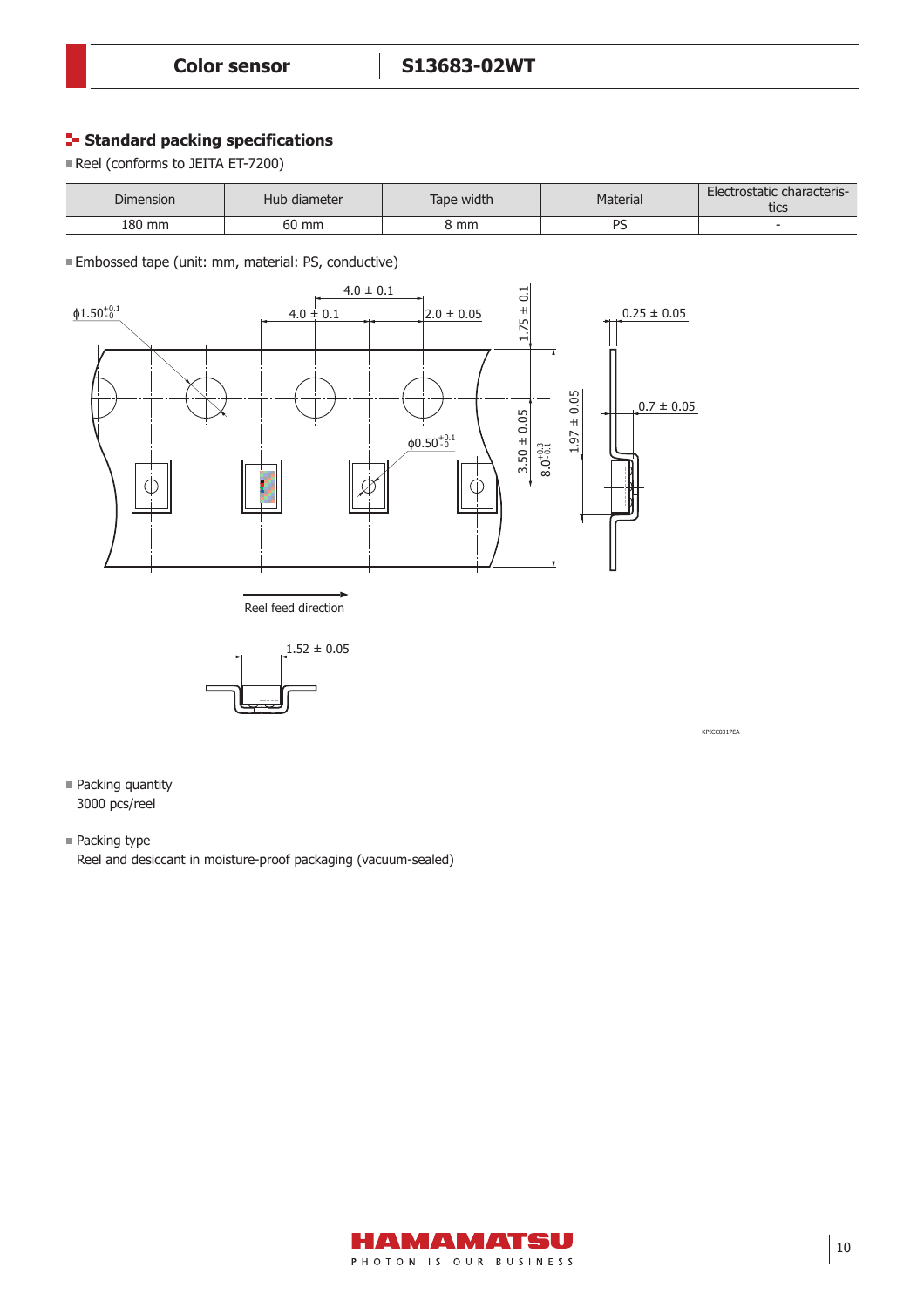

### **T** Measured example of temperature profile with our hot-air reflow oven for product testing

Time

KPICB0168EB

- ∙ This product supports lead-free soldering. After unpacking, store it in an environment at a temperature of 30 °C or less and a humidity of 60% or less, and perform soldering within a month.
- The effect that the product receives during reflow soldering varies depending on the circuit board and reflow oven that are used. When you set reflow soldering conditions, check that problems do not occur in the product by testing out the conditions in advance.

# **Related information**

[www.hamamatsu.com/sp/ssd/doc\\_en.html](http://www.hamamatsu.com/sp/ssd/doc_en.html)

- **Precautions**
- ∙ Disclaimer
- ∙ Metal, ceramic, plastic packages
- ∙ Surface mount type products

### Evaluation kit for color sensor (S13683-02WT)

An evaluation kit [60 mm (H)  $\times$  21.5 mm (V)] for understanding the operating principle of Hamamatsu's S13683-02WT color sensor is available. Contact us for detailed information.